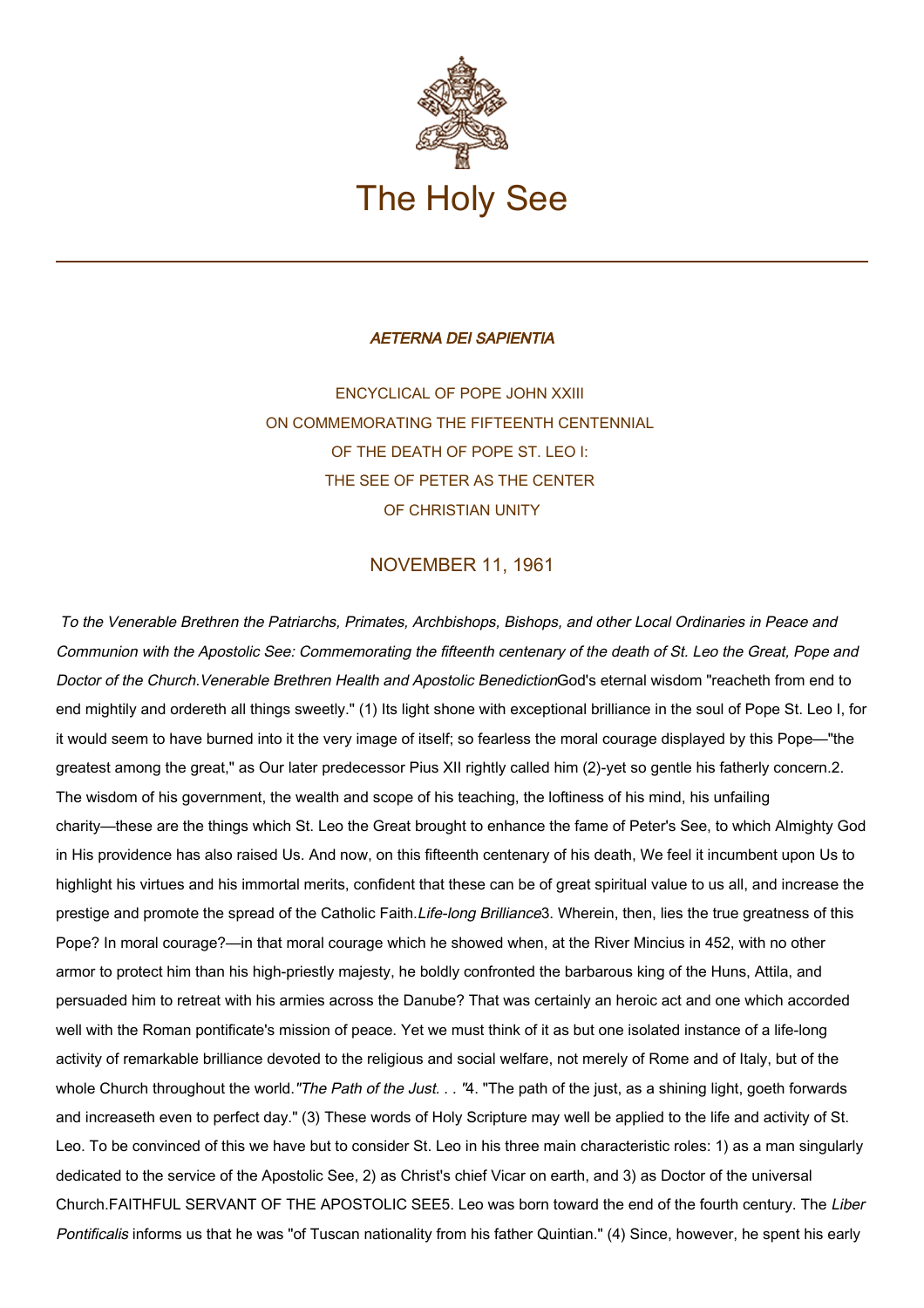years in Rome, he not unnaturally called this city his *patria* [homeland]. (5) While still a young man he joined the ranks of the Roman clergy and in due course was ordained deacon. In this capacity he rendered signal service to Pope Sixtus III between the years 430 and 439, and played a considerable part in the conduct of Church affairs. Among the many friends he made at this time were St. Prosper, bishop of Aquitania, and Cassian, founder of the celebrated Abbey of St. Victor in Marseilles. Cassian, whom he persuaded to write De Incarnatione Domini (6) against the Nestorians, proclaimed him "the glory of the Church and the sacred ministry" (7)—praise indeed for a simple deacon! Theologian and Diplomat6. At the request of the court of Ravenna the Pope sent St. Leo to Gaul to settle a dispute between the patrician Aetius and the prefect Albinus. It was while Leo was engaged on this mission that Sixtus III died. Recognizing Leo's unrivalled theological learning and practical wisdom in diplomacy and the conduct of affairs, the Roman Church could think of no more worthy candidate for Christ's vicarious power on earth than this deacon.A Most Illustrious Pope7. Hence on September 29th, 440, he was consecrated bishop and entered upon his sovereign pontificate. He discharged this office with such masterly ability that he must be reckoned among the most illustrious of the early popes, few of whom reigned longer than he. He died in November, 461, and was buried in the porch of the Vatican Church. In 688, by order of Pope St. Sergius I, his body was removed to "Peter's Citadel" and later, on the building of the new basilica, found a restingplace in the altar dedicated to his name.CHRIST'S VICAR ON EARTH8. What then were the more notable achievements of his life? To this question We would reply that rarely in her history has Christ's Church won such victories over her foes as in the pontificate of Leo the Great. He shone in the middle of the fifth century like a brilliant star in the Christian firmament. The Pelagian and Nestorian Heresies9. To be convinced of this we have but to consider the way in which he discharged his office as teacher of the Catholic Faith. In this field he won for himself a name equal to that of St. Augustine of Hippo and St. Cyril of Alexandria. St. Augustine, as we know, in defending the Faith against the Pelagians, insisted on the absolute necessity of divine grace for right living and the attainment of eternal salvation. St. Cyril, faced with the errors of Nestorius, upheld Christ's Divinity and the fact that the Virgin Mary is truly the Mother of God. These truths lie at the very heart of our Catholic Faith, and St. Leo, who entered into the doctrinal inheritance of both these men of learning, the brightest luminaries of the Eastern and Western Church, was among all his contemporaries by far the most fearless protagonist of them. Defender of Church Unity10. St. Augustine, then, is celebrated in the universal Church as "Doctor of divine grace," and St. Cyril as "Doctor of the Incarnate Word."; By the same token St. Leo is universally proclaimed as "Doctor of the Church's unity."11. For the integrity of doctrine was not his only concern. We have but to cast a cursory glance over the great volume of evidence of his amazing industry as pastor and writer to realize that he was equally concerned with the upholding of moral standards and the defense of the Church's unity.12. Consider, too, the field of liturgical composition and the due regard which this religious and saintly Pope had for the unity of worship. Many of the principal prayers contained in the Leonine Sacramentary (8) were either written by him or modelled on his compositions. On the Incarnation: His Letter to Flavian13. Most noteworthy, perhaps, is his timely and authoritative intervention in the controversy as to whether there was in Jesus Christ a human nature in addition to the divine nature. His efforts were responsible for the magnificent triumph of the true doctrine concerning the incarnation of the Word of God. This fact alone would assure him his place in history.14. Our principal evidence for it is his Epistle to Flavian, Bishop of Constantinople, in which he expounds the dogma of the Incarnation with remarkable clarity and precision, showing how it accords with the teaching of the Prophets, the Gospel, the apostolic writings, and the Creed. (9)15. Let Us quote a significant passage from this Epistle: "Without detriment, therefore, to the properties of either of the two natures and substances which are joined in the one person, majesty took on humility; strength, weakness; eternity, mortality; and, in order to pay off the debt which attached to our condition, inviolable nature was united with passible nature, so that, as suited the cure of our ills, one and the same Mediator between God and men, the Man Jesus Christ, could die with the

 $\mathfrak{D}$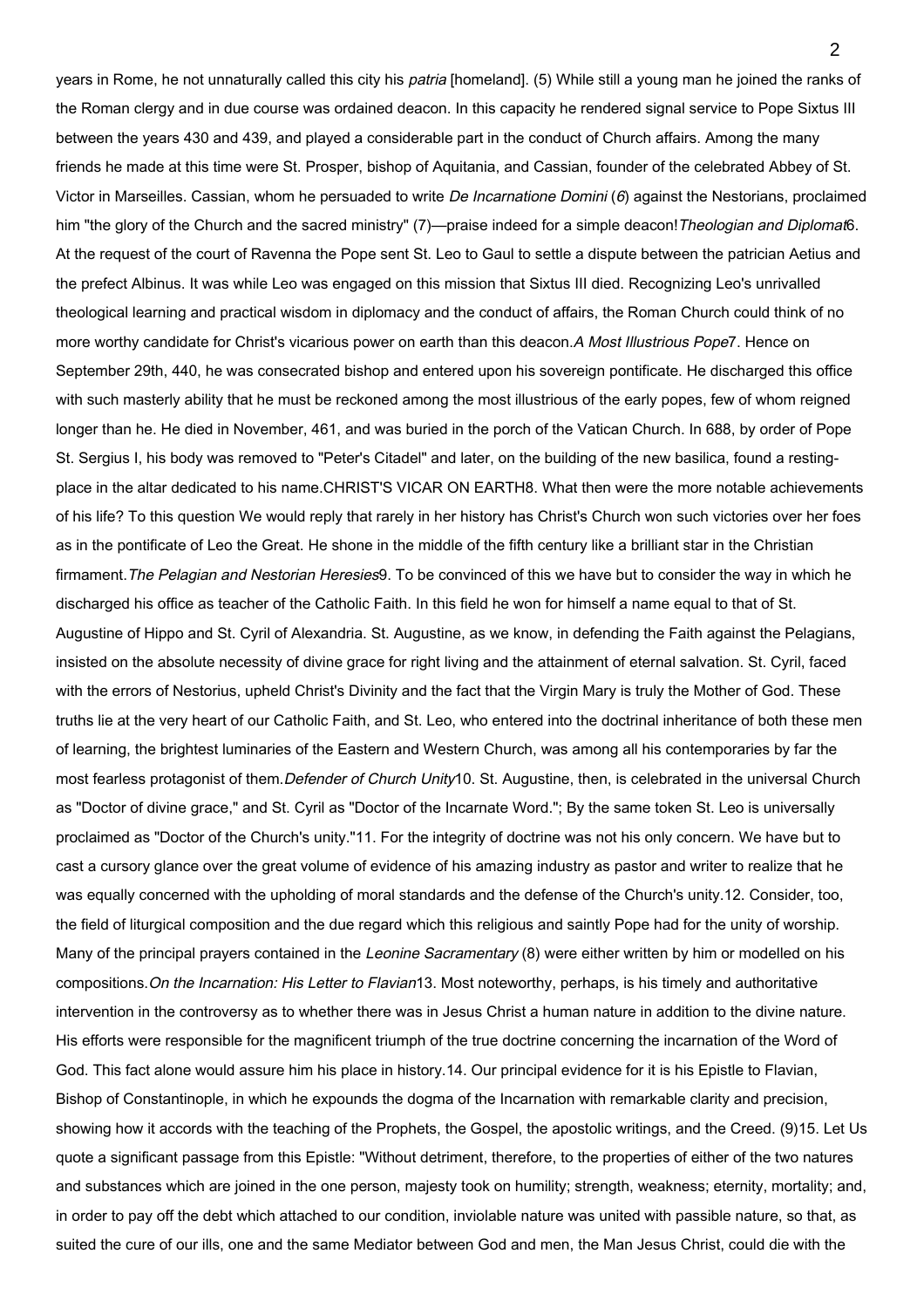one nature and not die with the other. Thus true God was born in the whole and perfect nature of true man; complete in what was His own, complete in what was ours." (10)Condemnation of Ephesine Council16. Not content with this, St. Leo, having made perfectly clear "what the Catholic Church universally believes and teaches concerning the mystery of the Lord's incarnation,'' (11) followed up this Epistle to Flavian with a condemnation of the Ephesine Council of 449. At this council the supporters of Eutyches had, by violent and unconstitutional means, done all they could to impose the groundless dogmatic assertions of this "very foolish and exceedingly ignorant man,'' (12) who obstinately maintained that there was only one nature in Christ, the divine nature.17. The Pope, with evident justification, branded this "a robber council.'' (13) In violation of the express commands of the Apostolic See, it had presumed by every means at its disposal to arrogate to itself no less a task than "the breaking down of the Catholic Faith'' (14) and "the strengthening of execrable heresy." (15) The Council of Chalcedon18. But St. Leo's principal title to fame is the Council of Chalcedon, held in 451. In spite of pressure from the Emperor Marcian, the Pope refused to allow it to be summoned except on condition that his own legates should preside over it. (16) It proved, Venerable Brethren, to be one of the greatest events in the history of the Church, renowned alike for its solemn definition of the doctrine of the two natures in God's Incarnate Word, and its recognition of the magisterial primacy of the Roman Pontiff. We need not, however, enter into any more detailed discussion of it here, for Our predecessor Pius XII has already dealt with it in an important Encyclical addressed to the entire Catholic world on the fifteenth centenary of its convocation. (17) The Twenty-Eighth Canon19. St. Leo's delay in ratifying the acts of this council is further proof of his genuine concern for the Church's unity and peace. We cannot attribute this delay to any remissness on his part, or to any cause of a doctrinal character. Obviously his intention—as he himself explains—was to thwart the twenty-eighth canon, which voiced the agreement of the Fathers of the council to the primacy of the See of Constantinople over all the churches of the East.20. Whether or not this canon was inserted in defiance of the protests of the papal legates, or to win the favor of the Byzantine Emperor, is not clear. To St. Leo, it appeared to undermine the prerogatives of other more ancient and more illustrious churches, prerogatives which had been recognized by the Fathers of the Council of Nicea. He also saw it as detracting somewhat from the authority of the Apostolic See itself. His misgivings were occasioned not so much by the wording of the twenty-eighth canon as by the policies of those who framed it.21. Two letters illustrate this point: one sent by the bishops of the council, (18) and the other written by Leo himself in refutation of their arguments and sent to the Emperor Marcian. This letter contains the following admonition:—22. "Things secular stand on a different basis from things divine, and there can be no sure building save on that rock which the Lord has set as the foundation (Matt. 16, 18). He who covets what is not his due, loses what is rightfully his." (19)23. The sad history of the schism that was later to separate so many illustrious Eastern churches from the church of Rome bears striking testimony to the accuracy of St. Leo's prophetic vision, here expressed, and to his presentiment of the future disruption of Christian unity. Toward Full Catholic Unity24. To complete this account We would mention in passing two further instances of St. Leo's unfailing solicitude for the defense of the Catholic Church's unity: his intervention in the dispute concerning the date of Easter, and his great efforts to create an atmosphere of mutual respect, trust and cordiality in the Holy See's public relations with Christian princes. To see the Church at peace was the dearest desire of his heart. He frequently prevailed upon these princes to join forces with the bishops and lend them the support of their counsels "for the concord of Catholic unity," (20) so as to win from Almighty God "a priestly palm, besides a kingly crown." (21)DOCTOR OF THE CHURCH25. Besides being a watchful shepherd of Christ's flock and a stout-hearted defender of the true faith, St. Leo is honored also as a Doctor of the Church, one, that is, who excelled in expounding and sponsoring those divine truths which every Roman Pontiff safeguards and proclaims. Pope Benedict's Eulogy26. In support of this We quote that magnificent eulogy of St. Leo written by Pope Benedict XIV in his Apostolic Constitution Militantis Ecclesiae, October 12th 1754, when he made him a Doctor of the Church:--27. "It was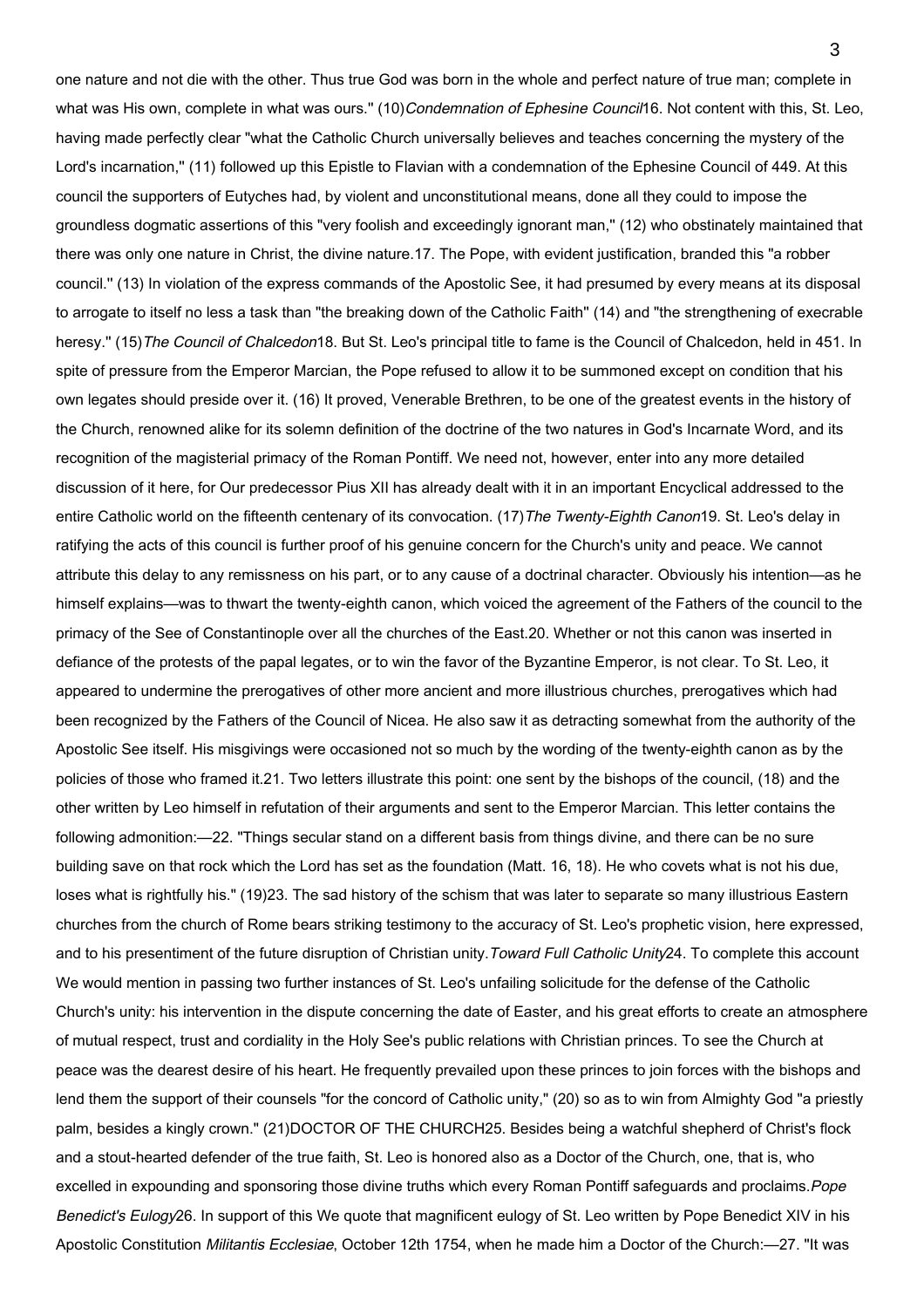due to his excelling virtue, his teaching, and his most vigilant zeal as shepherd of his people, that he won from our forefathers the title Great. In expounding the deeper mysteries of our faith and vindicating it against the errors that assail it, in imparting disciplinary rules and moral precepts, the excellence of his teaching is so radiant with the majestic richness of priestly eloquence and has so won the admiration of the world and the enthusiasm alike of Councils, Fathers and writers of the Church, that the fame and reputation of this wisest of popes can hardly be rivalled by any other of the Church's holy doctors." (22) The Sermons28. It is through his many extant Sermons and Epistles that he principally lays claim to the title of Doctor. The Sermons cover a great variety of subjects, nearly all of which have some connection with the liturgical cycle. In all these writings he is not just the exegete elucidating a Book of Sacred Scripture, not just the theologian at pains to investigate some divinely revealed truth. He is the saintly exponent of the Christian mysteries. He explains them with clarity and with a wealth of detail, in accordance with the faith of the councils, the Fathers, and the popes who preceded him.29. His style is simple, majestic, lofty, persuasive, a model of classic eloquence. But in declaring the truth he never sacrificed precision to mere rhetoric. He did not speak or write to be admired, but to enlighten the minds of his hearers, and to awaken in them the desire to live lives in conformity with the truths they professed.The Epistles30. The Epistles are the letters he wrote as Sovereign Pontiff to the princes, priests, deacons and religious of the universal Church. They display his exceptional qualities of leadership. They show him as a man of keen intellect, yet full of practical good sense; a man of character who kept to his decisions, yet a father most ready to forgive; on fire with charity which St. Paul indicated to all Christians as "a more excellent way." (23)31. For that blend of justice and mercy, of strength and gentleness, which we observe in his character is surely attributable to that same charity which Jesus Christ demanded of Peter when He made him a shepherd to feed His lambs and His sheep. (24)32. In very truth St. Leo's lifelong endeavor was to appear before the world in the character of Christ, the Good Shepherd. In evidence of this, We may quote the following passage from the Epistles:—33. "We are encompassed by both the gentleness of mercy and the strictness of justice. And because 'all the ways of the Lord are mercy and truth' (Ps. 24:10), We are forced according to Our loyalty to the Apostolic See so to moderate Our opinions as to weigh men's misdeeds in the balance (for, of course, they are not all of one measure), and to reckon some as to a certain degree pardonable, but others as altogether reprehensible." (25) Devotion to Truth, Harmony, Peace 34. All in all, these Epistles and Sermons are an eloquent testimony to St. Leo's passionate devotion, in thought and feeling, word and action, to the welfare of the Catholic Church and the cause of truth, harmony and peace.THE SECOND VATICAN COUNCIL AND UNITY35. Venerable Brethren, the time is drawing near for the Second General Council of the Vatican. Surrounding the Roman Pontiff and in close communion with him, you, the Bishops, will present to the world a wonderful spectacle of Catholic unity. Meanwhile We, for Our part, will seek to give instruction and comfort by briefly recalling to mind St. Leo's high ideals regarding the Church's unity. Our intention in so doing is indeed to honor the memory of a most wise Pope, but at the same time to give the faithful profitable food for thought on the eve of this great event. Church Unity in the Thought of Leo36. First, St. Leo teaches that the Church must be one because Jesus Christ, her Bridegroom, is one. "For the Church is that virgin, the spouse of one husband, Christ, who does not allow herself to be corrupted by any error. Thus throughout the whole world we are to have one entire and pure communion." (26)37. In St. Leo's view, this remarkable unity of the Church has its well-spring in the birth of God's Incarnate Word. "For Christ's birth is the source of life for Christian people; the birthday of the Head is the birthday of the Body. Although every individual is called in his own turn, and all the Church's sons are separated from one another by intervals of time, yet the entire body of the faithful, born in the baptismal font, is born with Christ in His nativity, just as all are crucified with Him in His passion, raised again in His resurrection, and set at the Father's right hand in His ascension." (27)38. It was Mary who participated most intimately in this secret birth "of the body, the Church," (28) because the Holy Spirit gave fruitfulness to her virginity. St. Leo praises Mary as "the Lord's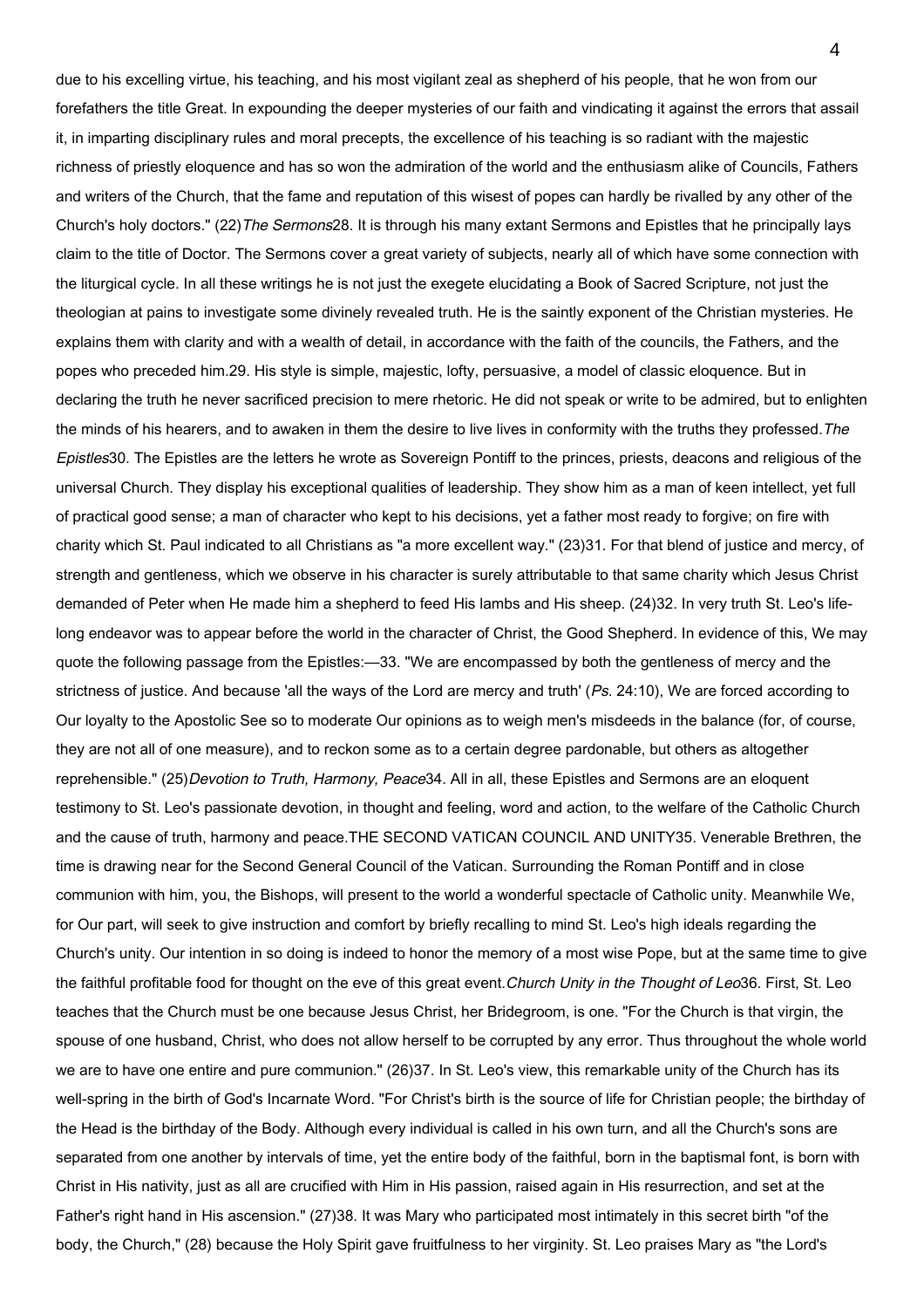virgin, handmaid and mother," (29) "she who gave God birth" [Dei genitrix], (30) sea virgin for ever." (31)39. Furthermore, the sacrament of Baptism—as St. Leo rightly claims—makes those who are washed in the sacred font not only members of Christ, but also sharers in His kingship and His priesthood. "All those who are reborn in Christ, the sign of the cross makes kings; the Holy Spirit's anointing consecrates them priests." (32) Confirmation, called by St. Leo "sanctification by chrism," (33) strengthens their assimilation to Jesus Christ, the Head of His body, the Church, and the sacrament of the Eucharist perfects this union. "For," as St. Leo says, "the reception of Christ's Body and Blood does nothing less than transform us into that which we consume, and henceforth we bear in soul and body Him in whose fellowship we died, were buried, and are risen again." (34)40. But mark this well: unless the faithful remain bound together by the same ties of virtue, worship and sacrament, and all hold fast to the same belief, they cannot be perfectly united with the Divine Redeemer, the universal Head, so as to form with Him one visible and living body. "A whole faith," says St. Leo, "a true faith, is a mighty bulwark. No one can add anything to it, no one can take anything away from it; for unless it is one, it is no faith at all." (35)41. To preserve this unity of faith, all teachers of divine truths—all bishops, that is—must necessarily speak with one mind and one voice, in communion with the Roman Pontiff. "It is the union of members in the body as a whole which makes all alike healthy, all alike beautiful, and this union of the whole body requires unanimity. It calls especially for harmony among the priests. They have a common dignity, yet they have not uniform rank, for there was a distinction of power even among the blessed apostles, notwithstanding the similarity of their honorable state, and while the election of them all was equal, yet it was given to one to take the lead over the rest." (36) The Bishop of Rome, Center of Visible Unity42. St. Leo, therefore, maintained that the Bishop of Rome, as Peter's successor and Christ's Vicar on earth, is the focal center of the entire visible unity of the Catholic Church. And St. Leo's opinion is clearly supported by the evidence of the Gospels and by ancient Catholic tradition, as these words show: "Out of the whole world one man is chosen, Peter. He is set before all the elect of every nation, before all the apostles and all the Fathers of the Church; so that although there are among God's people many priests and many pastors, Peter governs by personal commission all whom Christ rules by His supreme authority. Great and wonderful, beloved, is the share in its own power which the Divine Condescension assigned to this man. And if it desired other princes to share anything in common with him, never except through him did it accord what it did not deny to others." (37)43. And since St. Leo regarded this indissoluble bond between Peter's divinely-given authority and that of the other apostles as fundamental to Catholic unity, he was never tired of insisting that "this authority [to bind and to loose] was also passed on to the other apostles, and what was established by this decree found its way to all the princes of the Church. But there was good reason for committing what was intended for all to the care of one in particular. And so it was entrusted to Peter individually because the figure of Peter was to be put ahead of all those in charge of the Church." (38) The Magisterial Prerogative of St. Peter and His Successors44. There is, moreover, another essential safeguard of the Church's visible unity which did not escape that notice of this saintly Pope: that supreme authority to teach infallibly, which Christ gave personally to Peter, the prince of the apostles, and to his successors. Leo's words are quite unequivocal: "The Lord takes special care of Peter; He prays especially for Peter's faith, for the state of the rest will be more secure if the mind of their chief be not overthrown. Hence the strength of all the rest is made stronger in Peter, and the assistance of divine grace is so ordained that the stability which through Christ is given to Peter, should through Peter be transmitted to the other apostles." (39)45. Applied to St. Peter this pronouncement is clear and emphatic enough; yet unhesitatingly St. Leo claims the same prerogative for himself. Not that he wanted worldly honor, but he had no doubt whatever that he was just as much Christ's vicar as was the Prince of the Apostles. Consider, for example, this passage from his Sermons:—46. "Mindful, then of Our God-given responsibility, We find no reason for pride in solemnly celebrating the anniversary of Our priesthood, for we acknowledge with all sincerity and truth that it is Christ who does the work of Our ministry in all that We do rightly. We do not glory in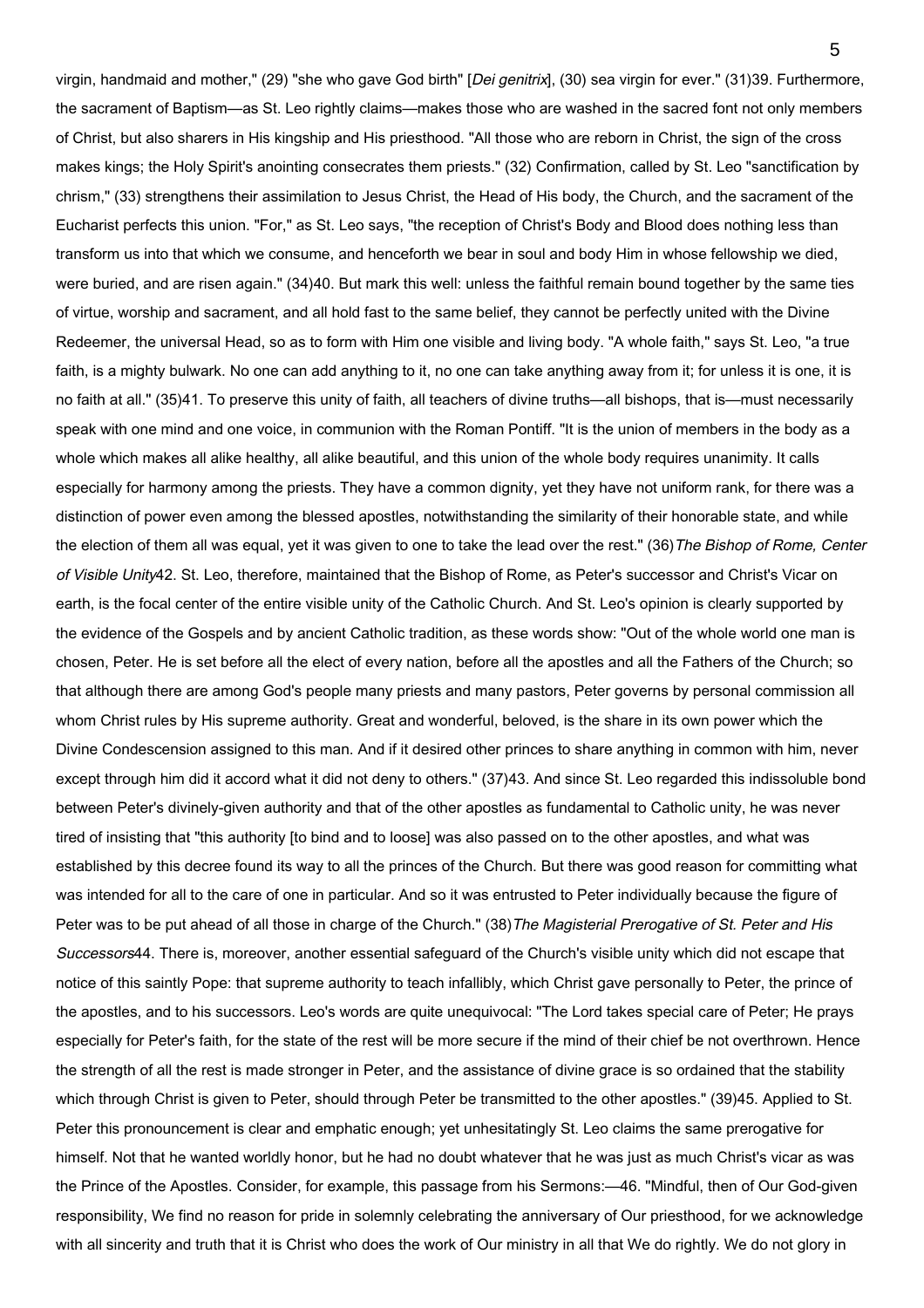Ourselves, for without Him We can do nothing. We glory in Him who is all Our power." (40)47. By that he did not mean that St. Peter had no further influence on the government of Christ's Church. While he trusted in the continued activity of the Church's Divine Founder, he trusted too in the protection of the Apostle Peter whose heir and successor he claimed to be, and whose office of authority "he in his turn discharged." (41) He attributed the success of his universal ministry more to the merits of the Apostle than to his own industry. Many passages from his writings might be quoted in support of this statement. We chose the following:—48. "And so if anything is rightly done and rightly decreed by Us, if anything is won from the mercy of God by Our daily supplications, it is due to his [Peter's] works and merits, whose power lives and whose authority prevails in his See." (42)49. Nor must we think that St. Leo was preaching a doctrine that had never before been taught. For, that his supreme office as universal pastor came from Christ Himself was also the teaching of his predecessors St. Innocent 143 and St. Boniface I, (44) and was in full accord with those passages of the Gospels which he so often expounded (Matt. 16:17-18; Luke 22::31-32: John 21:15-17). He frequently referred to "the care which, principally by divine mandate, We must have for all the churches." (45) The Spiritual Greatness of Rome50. Small wonder then that St. Leo habitually combines the praises of Rome with those of the Prince of the Apostles. He begins one of his Sermons on the Apostles Peter and Paul by apostrophizing the City in these words:—51. "It was through these men, O Rome, that the light of Christ's gospel shone upon you... It was they who promoted you to such glory, making you a holy nation, a chosen people, a priestly and royal state, the capital of the world through Peter's holy See. By the worship of God you gained a wider empire than you did by earthly government. For although your boundaries were extended by your many victories and you stretched your rule over land and ocean, yet your labors in war gained you less subjects than have been won for you by the peace of Christ." (46)52. Recalling St. Paul's magnificent testimony to the faith of the first Christians in Rome, this great Pope bids the Romans preserve the faith whole and entire and without flaw. These are the words of fatherly encouragement he uses:—53. "You, therefore, beloved of God and honored by apostolic approval—for it is to you that the teacher of the Gentiles, the blessed Apostle Paul, says: 'Your faith is spoken of in the whole world' (Rom. 1:8)—preserve in yourselves that which you know to have been the cause of this great preacher's good opinion of you. Let not a man of you make himself undeserving of this praise, or allow so much as a taint of Eutyches' impious doctrine to infect a people that has remained for so long untouched by heresy, taught by the Holy Spirit." (47) The Vast Influence of St. Leo's Work54. St. Leo's heroic efforts to safeguard the authority of the Church of Rome were not in vain. It was principally due to his personal prestige that "the citadel of the apostolic rock" was extolled and venerated not only by the Western bishops who took part in the councils held at Rome, but by more than five hundred Eastern bishops assembled at Chalcedon,(48) and even by the Byzantine emperors.(49)55. We might also quote that magnificent tribute paid by Theodoret, Bishop of Cyrus, to the Roman Bishop and his privileged flock. Writing in 449, before the famous Council of Chalcedon, Theodoret says:—56. "It is fitting that you should in all things have the pre-eminence, in view of the many peculiar privileges possessed by your See. Other cities are distinguished for their size or beauty or population . . . but your city has the greatest abundance of good things from the Giver of all good. k is of all cities the greatest and most famous, the mistress of the world and teeming with population... It has, too, the tombs of our common fathers and teachers of the Truth, Peter and Paul, to illumine the souls of the faithful. These two saintly men did indeed have their rising in the East, but they shed their light in all directions, and voluntarily underwent the sunset of life in the West, from whence now they illumine the whole world. It is they who have made your See so glorious. This is the foremost of all your goods. Their See is still blessed by the light of God's presence, for He has placed Your Holiness in it to shed abroad the rays of the one true Faith."(50)57. Nor did these great honors paid to Leo by the official representatives of the Eastern Churches terminate with his death. The Byzantine liturgy keeps the 18th of February as his feast day, and most truly proclaims him as "leader of orthodoxy, teacher renowned for his holiness and majesty, star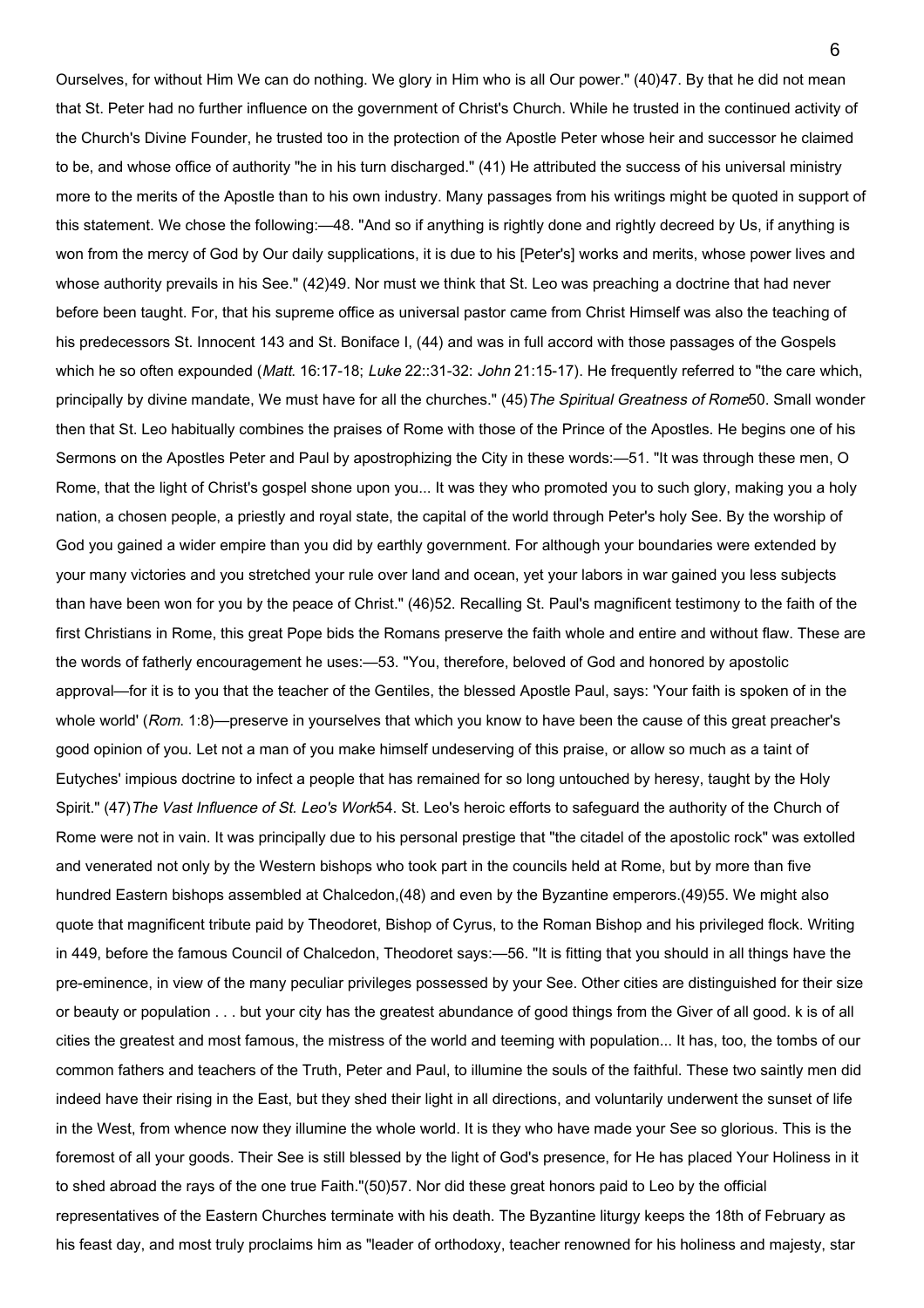of the world, glory and light of Christians, lyre of the Holy Spirit." (51)58. The Gelasian Menology reechoes these praises: "As bishop of great Rome, this father of ours, Leo, whom we admire for his self-mastery and purity and his many other virtues, gained by these virtues many notable achievements, but his most brilliant achievements are those which concern the true Faith." (57)A CALL TO UNITY59. Our purpose, Venerable Brethren, in focusing attention on these facts has been to establish beyond doubt that in ancient times East and West alike were united in the generosity of their tribute to the holiness of St. Leo the Great. Would that it were so today; that those who are separated from the Church of Rome yet still have the welfare of the Church at heart, might bear witness once more to that ancient, universal esteem for St. Leo.60. For if only they will settle their differences—those lamentable differences concerning the teaching and pastoral activity of this great Pope—then the Faith in which they believe will shine forth with renewed splendor; namely, that "there is one God, and one mediator of God and men, the man Christ Jesus." (53) Universality of Christ's Command61. We are St. Leo's successor in Peter's See of Rome. We share in Peter's See of Rome. We share his firm belief in the divine origin of that command which Jesus Christ gave to the apostles and their successors to preach the gospel and bring eternal salvation to the whole world. We cherish, therefore, St. Leo's desire to see all men enter the way of truth, charity and peace. The Council62. It is to render the Church better able to fulfill this high mission of hers that We have resolved to summon the Second General Council of the Vatican. We are fully confident that this solemn assembly of the Catholic Hierarchy will not only reinforce that unity in faith, worship and discipline which is a distinguishing mark of Christ's true Church, (54) but will also attract the gaze of the great majority of Christians of every denomination, and induce them to gather around "the great Pastor of the sheep" (55) who entrusted His flock to the unfailing guardianship of Peter and his successors. (56)St. Irenaeus63. Our fervent appeal for unity is intended, therefore, to be the echo of that which was made many times by St. Leo in the fifth century. We wish, too, to make Our own those words which St. Irenaeus addressed to the faithful of all the churches, when God's Providence called him from Asia to rule the See of Lyons and confer on it the fame of his martyrdom. Recognizing that the Bishops of Rome were heirs to that power which had been handed down in uninterrupted succession from the two Princes of the Apostles,(57) he went on to address the following appeal to all Christians:—64. "For with this church, by reason of its pre-eminent superiority, all the churches—that is, all Christians everywhere—must be united; and it is through communion with it that all these faithful (or those who preside over the churches) have preserved the apostolic tradition." (58) That All May Be One65. But out greatest desire is that this Our call to unity shall re-echo the Saviour's prayer to His Father at the Last Supper: "That they all may be one, as thou, Father, in men, and I in thee; that they also may be one in Us." (59)66. Are we to say that this prayer went unheeded by the heavenly Father, who yet accepted the sacrifice of Christ's blood on the Cross? Did not Christ say that His Father never failed to hear Him? (60) He prayed for the Church; He sacrificed Himself on the Cross for it, and promised it His unfailing presence. Assuredly, then, we must believe that this Church has always been, and still is, one, holy, catholic and apostolic; for thus was it founded. Some Hopeful Signs67. Unfortunately, however, the sort of unity whereby all believers in Christ profess the same faith, practise the same worship and obey the same supreme authority, is no more evident among the Christians of today than it was in bygone ages. We do, however, see more and more men of good will in various parts of the world earnestly striving to bring about this visible unity among Christians, a unity which truly accords with the Divine Saviour's intentions, commands and desires; and this to Us is a source of joyous consolation and ineffable hope. This desire for unity, We know, is fostered in them by the Holy Spirit, and it can only be realized in the way in which Jesus Christ has prophesied it: "There will be one fold and one shepherd." (61)Day of Peace and Reconciliation68. We therefore beg and implore Christ Our Mediator and Advocate with the Father (62) to give all Christians the grace to recognize those marks by which His true Church is distinguished from all others, and to become its devoted sons. May God in His infinite kindness hasten the dawn of that long-awaited day of joyful, universal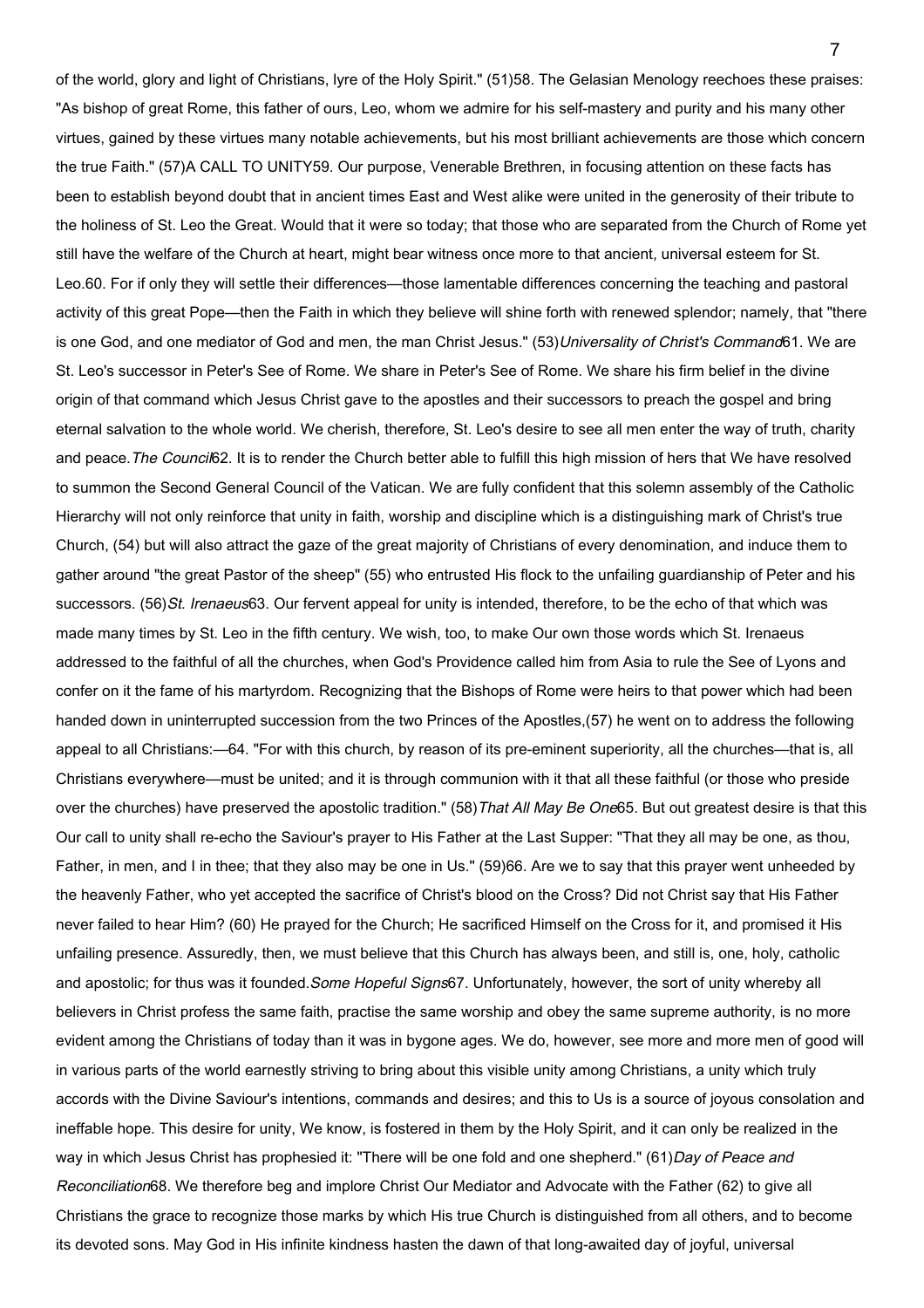reconciliation. Then will all Christ's redeemed, united in a single family, join in praising the divine Mercy, singing in joyous harmony those words of the psalmist of old: "Behold, how good and how pleasant it is for brethren to dwell together in unity". (63)69. That day of peace and reconciliation between sons of the same heavenly Father and coheirs of the same eternal happiness, will indeed be a day of triumph for the Mystical Body of Jesus Christ.CONCLUSION70. Venerable Brethren, the fifteenth centenary of the death of St. Leo the Great finds the Catholic Church in much the same plight as she was at the turn of the fifth century. The same waves of bitter hostility break upon her. How many violent storms does she not enter in these days of ours—storms which trouble Our fatherly heart, even though our Divine Redeemer clearly forewarned us of them!71. On every side We see "the faith of the gospel" (64) imperilled. In some quarters an attempt is being made—usually to no avail—to induce bishops, priests and faithful to withdraw their allegiance from this See of Rome, the stronghold of Catholic unity.Leo's Patronage Invoked72. To rid the Church of these dangers We confidently invoke the patronage of that most vigilant of Popes who labored and wrote and suffered so much for the cause of Catholic unity.73. To those of you who suffer patiently in the cause of truth and justice, We speak the consoling words which St. Leo once addressed to the clergy, public officials and people of Constantinople: "Be steadfast, therefore, in the spirit of Catholic truth, and receive apostolic exhortation through Our ministry. 'For unto you it is given for Christ, not only to believe in him, but also to suffer for him' (Phil. 1:29)." (65)74. We pray, too, for those of you who have the security and stability of Catholic unity. Unworthy as We are, We are nonetheless the Divine Redeemer's Vicar, and Our prayer for you is the same as that which Christ prayed to the heavenly Father for His own beloved disciples and for those who would believe in Him: "Holy Father... I pray... that they may be made perfect in one." (66) Charity, the Bond75. That perfection and consummation of unity which We most earnestly beg God to grant to all the Church's sons, can be achieved only through charity. For charity is "the bond of perfection." (67) It is charity alone that makes it possible for us to love God above all else, and makes us ready and glad to do all the good we can to others in a spirit of generosity. It is charity alone which makes "the temple of the living God", (68) the holy Church, and all her sons throughout the world, radiant with supernatural beauty. Perfect in the Whole, Perfect in the Individual76. These sons of the Church, therefore, We counsel once more in the words of St. Leo: "The faithful, wholly and singly, are God's temple; and just as His temple is perfect in the whole, so must it be perfect in the individual. For although all the members are not equally beautiful, nor can there be parity of merits in so great a variety of parts, nevertheless the bond of charity makes them all alike sharers in the beauty of the whole. For they are all united in the fellowship of holy love, and though they do not all make use of the same gifts of grace, they nevertheless rejoice with one another in the good things which are theirs. Nor can the object of their love be anything which bears no relation to themselves, for in the very fact of rejoicing in another's progress they are enriched by their own growth." (69)Around a Single Standard77. We cannot end this Encyclical, Venerable Brethren, without referring once more to Our own and St. Leo's most ardent longing: to see the whole company of the redeemed in Jesus Christ's precious blood reunited around the single standard of the militant Church. Then let the battle commence in earnest, as we strive with might and main to resist the adversary's assaults who in so many parts of the world is threatening to annihilate our Christian faith.78. "Then are God's people strongest," said St. Leo, "when the hearts of all the faithful unite in one common act of holy obedience; when in the camp of the Christian army the same preparation is made on all sides for the fight and for defence," (70)79. For in the Church of Christ, if love is queen, no prince of darkness can prevail. "The devil's works are then most effectually destroyed when men's hearts are reunited in the love of God and the love of one another." (71)80. In furtherance of this expectation, Venerable Brethren, We lovingly impart to each and every one of you, and to the flocks committed to your watchful care, that earnest of the blessings of heaven, Our Apostolic Benediction.Given at Rome, at St. Peter's, on the eleventh day of November in the year 1961, the fourth of Our Pontificate.JOHN